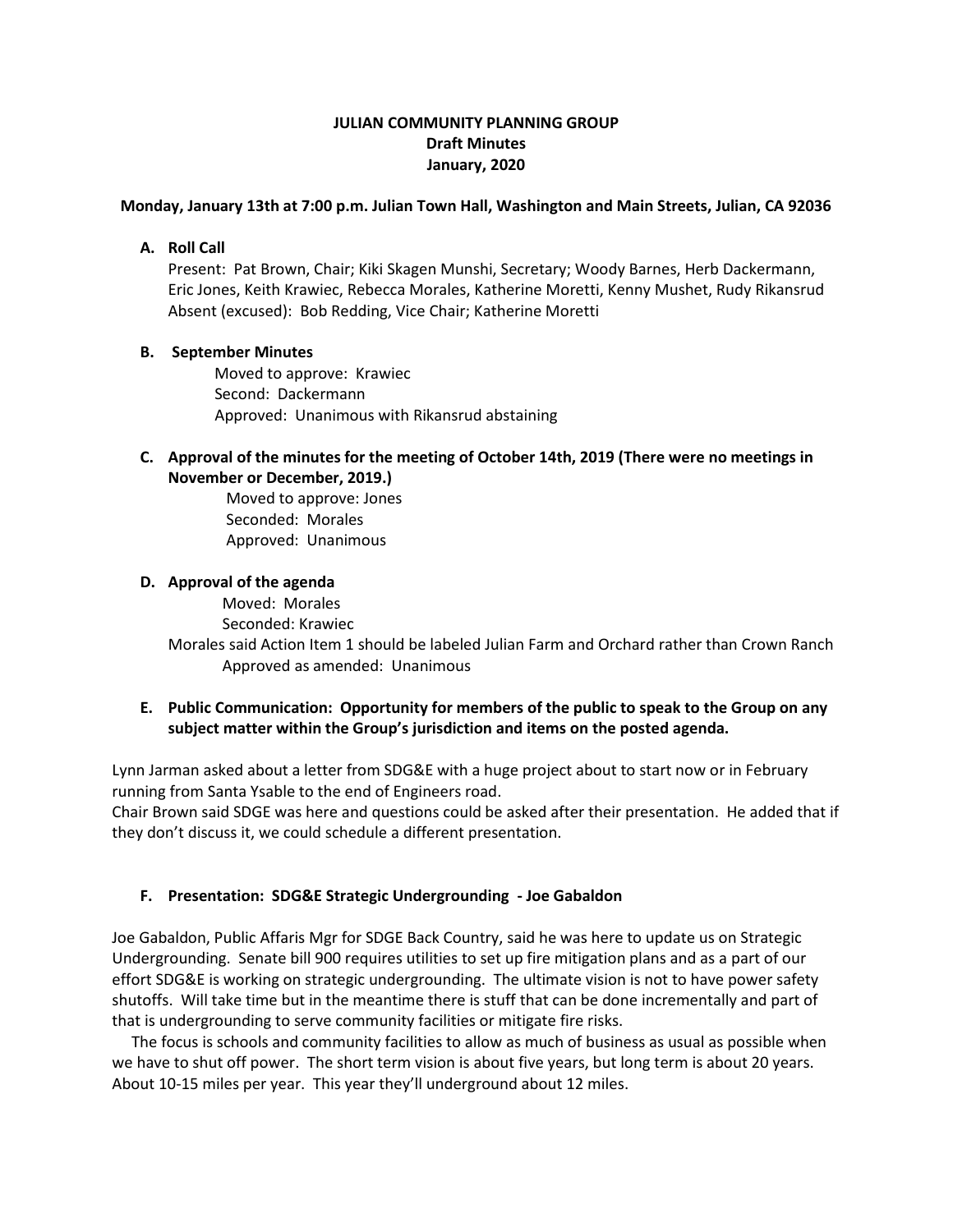Rick Gardner presented the first phase of the plan, which is to extend the underground power in Julian to the library, school, fire department, and Caltrans maintenance. They have done most of trenching on Cape Horn Avenue; the goal is to take all this and tie it in to one connection point. This is first phase. It should be done by the end of this month.

 The switching will be done from down town Julian but SDG&E will still have to bring the generator up when there are power shut offs. The trenching on Hwy 78 will be on the South side of the highway.

 Colleen asked if the Library would be Phase I and at what point would it be connected. The answer was that the library system would be tied in with the school systems. This would be temporary until the second phase of the project which would trench an underground connection. This would be sometime in June.

 Colleen Baker, supervisory librarian for Julian, noted that the County library system is buying six generators for the Back Country library system and the assumption is that Julian will get one. Baker said, however, that those generators won't be up and running until next fall. In the meantime will the library have power in the event of a shut off. The answer was a sort of yes.

 They will still keep overhead lines for this project because the permanent feed comes in that way. Volcan Mountain—today there is an FAA site and some key cell sites. SDG&E has two feeds, on the same circuit, one feed from the south and one from the north. They will connect those two feeds and make it so if there is a public safety power shutoff on one circuit, the load will be switched to the other circuit. And they will take about 30 spans off overhead (a span is a couple hundred feel) – this will be on over a mile of overhead. They will bring the mostly underground line up from the north side and connect to underground line from the south side.

 The boundary for what gets undergrounded is set by the County. The County gets an allocation of funds every year and picks projects to do.

Another project is substation up roadway through Wynola and up to town. That is the 4<sup>th</sup> phase of this project. It will start at substation near the intersection in Santa Ysabel and will include key infrastructure (market, gas station) in Santa Ysabel, then come up the highway to tie into this system in Julian. Design potentially starting the end of this year.

#### **G. Action Items**

#### **1. Crown Ranch – Ryan Cross**

Chairman Brown recused himself from this matter as he has worked professionally on it. Cross noted that it wasn't Crown Ranch but Julian Farm and Orchard. The County has said they want to have signatures that the document saying there need be no site plan has been approved. Pat said Wynola is now under us for Site plans. He needs proof that we have said he doesn't have to do a site plan.

Herb Dackermann moved we approve the Site Plan waiver. Morales seconded it. Passed unanimously. Cross will contact CPG Secretary Munshi for the appropriate written permission and signature.

#### **2. Agricultural – Clearing; Suggestions, comments**

Munshi read a draft letter to the County. Eric moved we send the letter and ask County to move on it. Woody seconded. Approval was Unanimous.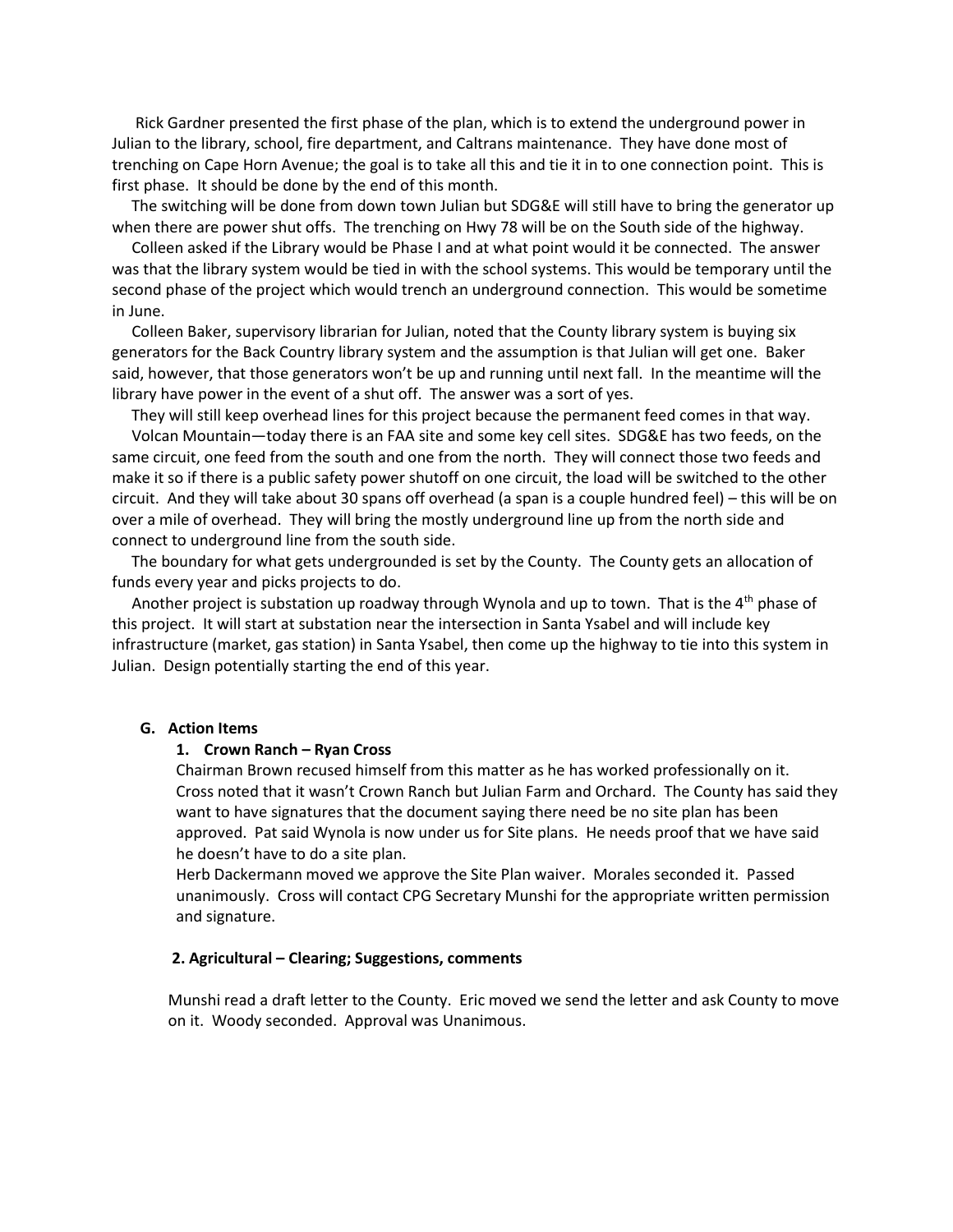#### **3. PLDO Funds**

Postponed to next meeting.

#### **4. Election of Officers**

Woody moved that we keep the same officers. Eric seconded the motion. Unanimous approval.

#### **G. Group Business**

#### **1. Announcements and correspondence received a. Form 700 – Due 4/1/2020**

#### **b. Training Agenda Passed out**

#### **2. Discussion items**

#### **a. Caltrans – Julian to Ramona**

Chairman Brown hasn't heard anything and they aren't moving very fast.

#### **b. 2nd Street**

Chairman Brown said we are not getting anywhere with the County. One individual indicated it's not in the budget. They are going to do a street count at Cape Horn and Second to see if it justifies a stop sign. Morales asked that if it were possible to have a joint letter with the interested parties asking them about the progress. Pat suggested that Morales draft a letter and we'll ask them for progress.

#### **c. Julian Septic Plant**

Brown reported that in the past they took the sewage, treated and spread it. They had a holding pond with a capacity of 20,000 gallons. County has now received permission to double that capacity. The treatment plant can handle this amount but they have to increase the size of the holding pond. They also asked about rain runoff into sewer pipes and system. Brown said the town is working on getting funding to increase the holding pond; he noted that Julian reps have said they don't want to expand the town a lot, just increase what the businesses could do.

# **d. San Diego Quarterly Chair Meeting – San Diego County is taking up Clearing Ordinance in 2020**

# **e. San Dieguito River Park – Volcan Mountain Preserve Open House, Saturday,**

**December 14, 2019** 

#### **3. Subcommittee reports**

Rudy asked about power to businesses not covered by the emergency generator. SDG&E said that there were county beautification funds that might be accessed for that.